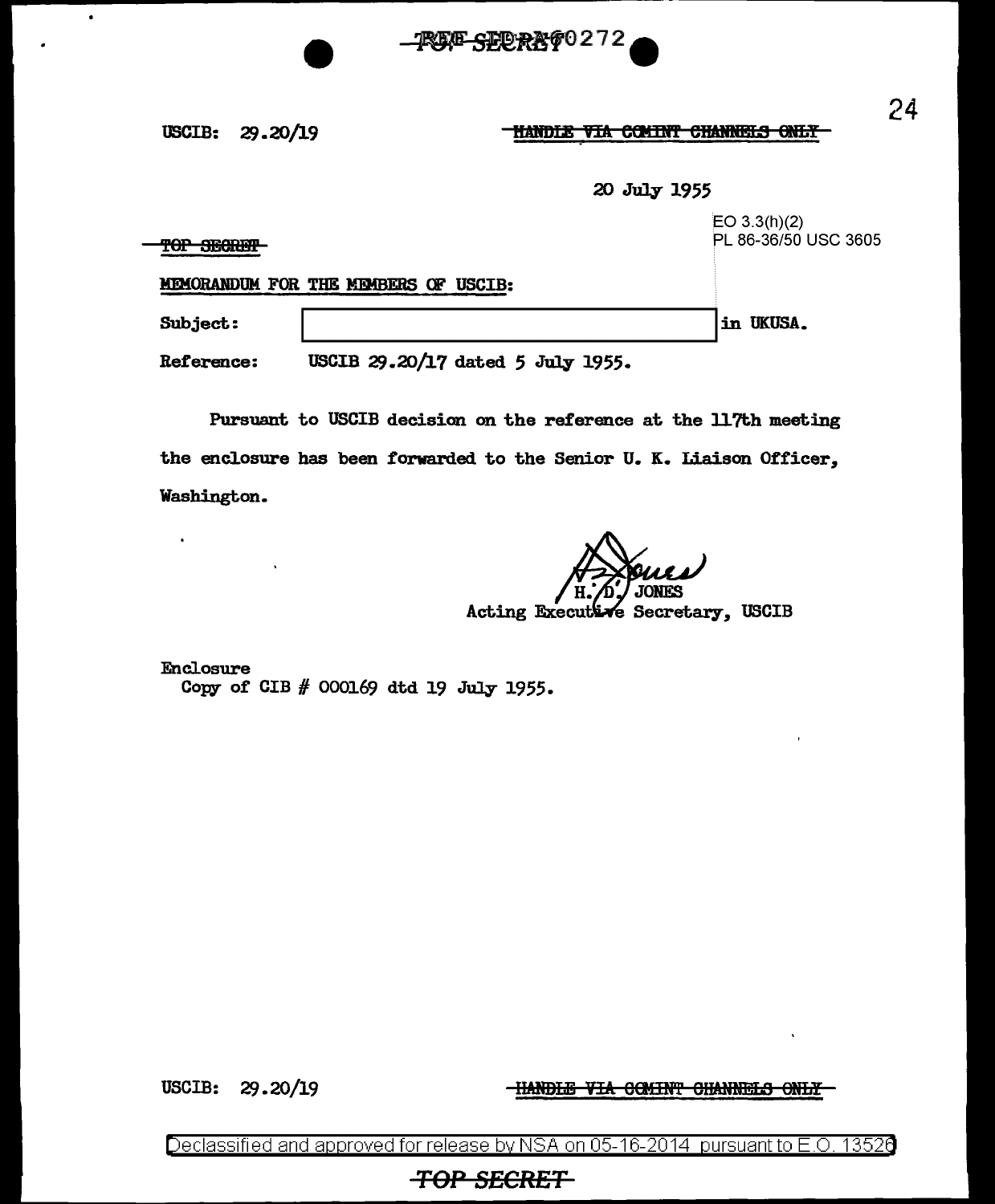

PL 86-36/50 USC 3605

## <u>HANDLE VIA COMINT CHANNELS ONLY</u>

CIB # 000169

19 July 1955

<del>TOP SECRET</del>

c

MEMORANDUM FOR THE SENIOR U.K. LIAISON OFFICER, WASHINGTON:

Subject:  $\sqrt{a^2 + b^2}$  in UKUSA.

I would be grateful if you would pass the following message from USCIB to your Board in response to the message contained in your MOP 4649 of 13 June 1955:

<sup>11</sup>1. Your agreement to deier action on this matter pending further consideration of respective courses of action is appreciated. as is your recognition of U. S. inability to subject all U. S. COMINT units in Germany to international contro1 and inspection. We would prefer to guard against future complexities and embarrassments by agreeing upon a single course of action.

112. USCIB views on your paragraphs 3a through d follow:

a. Reference your subparas a and b, USCIB does not think that the considerations noted overbalance the undesirable aspects of placing U. S. units under SACEUR. German agreement to the continued. stationing of forces present in Germany at the time of its entry into NATO weakens considerably any effect on German political integrity. Describing these units to the Germans now wou1d seen gratuitously to raise doubt on matters covered by that agreement without really bettering future cooperation. In any event this aspect could be taken care of without p1acing these units under SACEUR.

b. Reference your subpara c, USCIB is informed that paragraph  $4$  of the Resolution to Implement Section IV of the final Act of London Conference concerning the Powers of the Supreme Allied Commander Europe was not intended to cause a review of previous practices and that the reference to forces which NATO 'has recognized as suitab1e to remain under national command' wou1d be interpreted as meaning that forces not previsously listed in NATO's Annua1 Review of Forces can properly continue in that status. Therefore USCIB believes that COMINT units may be covered in the initial report called for in paragraph 5 of that resolution by some such reporting phrase as 'certain special administrative, line of communications and special purpose installations under national command and now in place in SACEUR's areas are not reported herein.'

Enc1osure with USCIB 29.20/19 dtd 20 July 1955.

<u>HANDLE VIA COMINT CHANNELS ONLY</u>

*TOP SECRET*